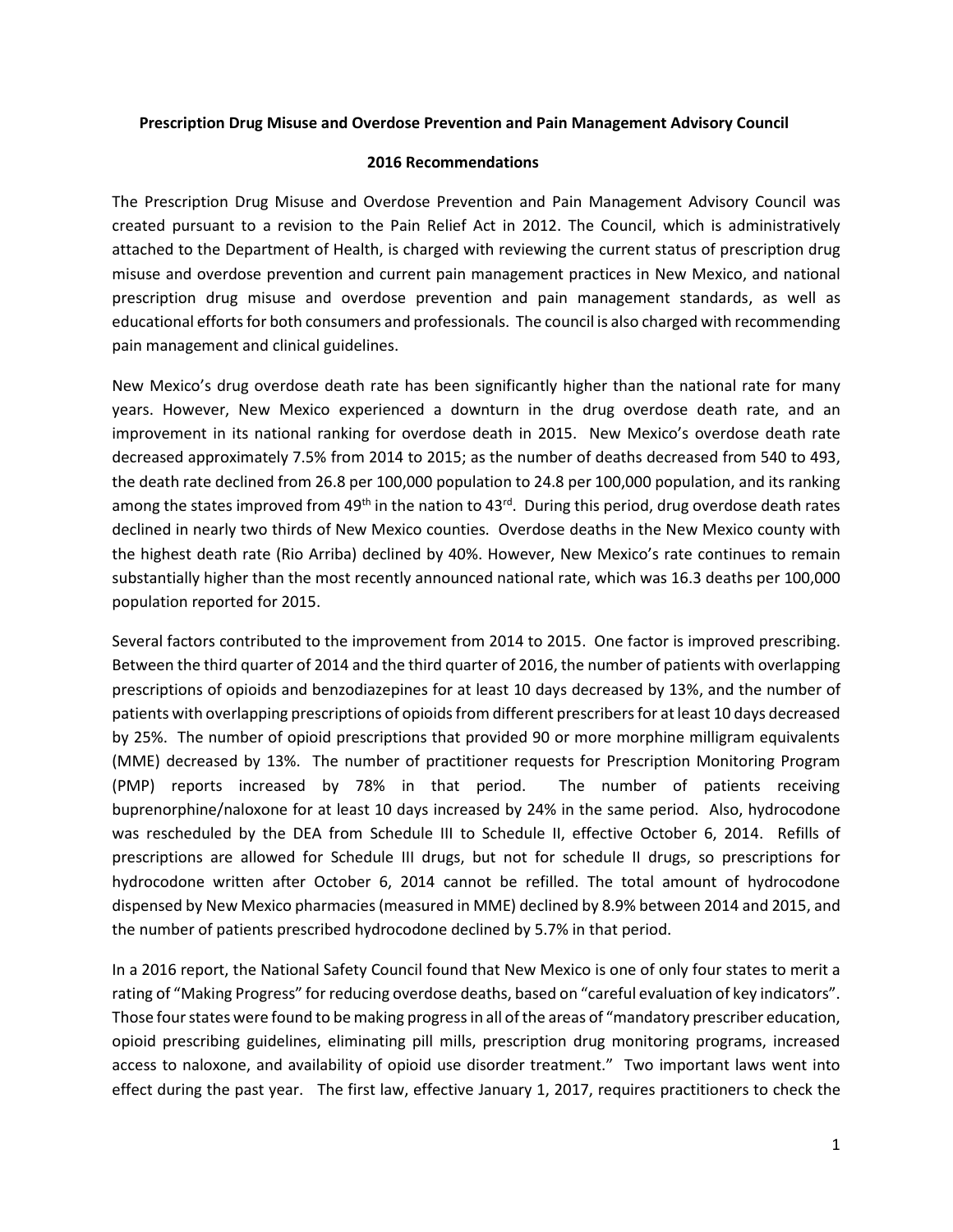PMP database when prescribing opioids. The second law has resulted in increased availability of naloxone—a medication that reverses opioid overdoses.

The 2016 Recommendations of the Governor's Prescription Drug Misuse and Overdose Prevention and Pain Management Advisory Council are intended to solidify and expand on work that has been accomplished to date. The recommendations are below.

- 1. Practitioners should avoid prescribing opioid pain medications and benzodiazepines concurrently whenever possible.
- 2. Practitioners should adhere to the summary of the Centers for Disease Control and Prevention Guideline for Prescribing Opioids for Chronic Pain (CDC Guideline), published in the New England Journal of Medicine, and the complete CDC Guideline, in addition to the one-page summary document. Providers should not use the Guideline to override a provider's judgement regarding a specific patient, but rather to guide skillful and appropriate pain management.
- 3. The medical provider licensing boards should not use the CDC Guideline to set strict policy or to enforce practice standards.
- 4. Licensing entities should promulgate rules requiring practitioners to limit an initial opioid prescription for acute pain to no more than a 10-day supply for a single prescription.
- 5. Congress should amend the Comprehensive Addition and Recovery Act to include Clinical Nurse Midwives, Clinical Nurse Specialists, and Pharmacist Clinicians in the definition of "qualifying other practitioner.". (At this time, only appropriately trained physicians, nurse practitioners, and physician assistants qualify as medical care providers to provide office-based opioid addiction treatment with buprenorphine. Passing this amendment would increase the number of medical care providers who could provide this treatment.)
- 6. New Mexico's health insurers and Managed Care Organizations should:
	- Provide coverage for at least two naloxone products at the member's lowest-tier copay;
	- Provide coverage for naloxone products dispensed even if the insured member is not the ultimate user of the naloxone product;
	- Reimburse pharmacies for overdose prevention and naloxone administration education provided by pharmacists;
	- Create alprazolam prior authorization requirements for new start patients receiving more than a two-week supply;
	- Provide coverage for all combination buprenorphine/naloxone products and buprenorphine monoproducts for treatment of opioid use disorder or opioid withdrawal management;
	- Provide coverage for extended-release injectable naltrexone for patients enrolled in psychosocial treatment services;